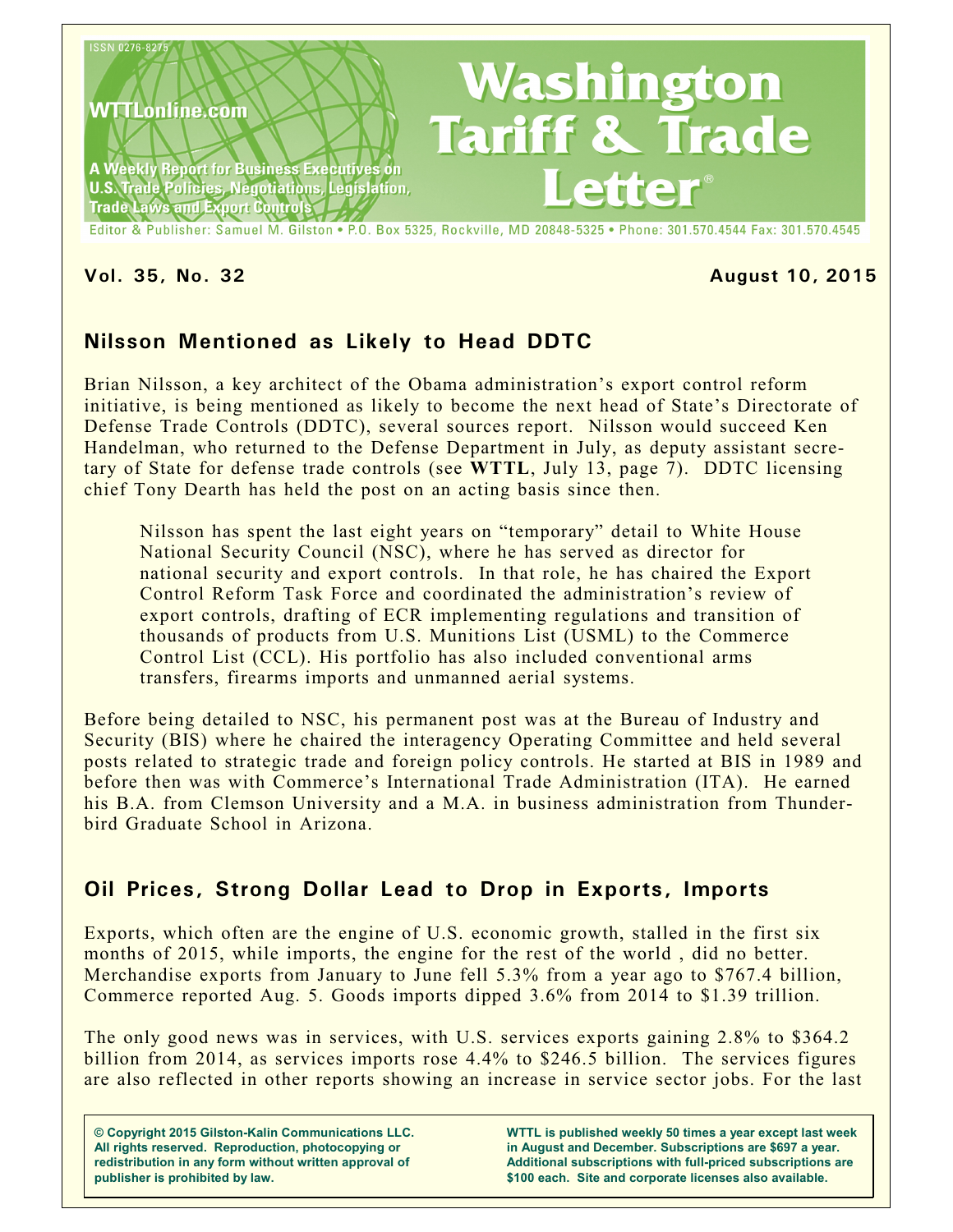several months, the biggest factors behind the numbers have been the drop in oil prices and the rise in the value of the dollar. The decline in imports was driven by a \$62.7

| <b>Preliminary U.S. Goods Exports--Imports</b><br>Selected Markets -- 6 Months 2015 v. 2014<br>(In billions; Not seasonally adjusted) |                        |                        |             |                        |                        |             |  |  |  |
|---------------------------------------------------------------------------------------------------------------------------------------|------------------------|------------------------|-------------|------------------------|------------------------|-------------|--|--|--|
|                                                                                                                                       | <b>Exports</b><br>2015 | <b>Exports</b><br>2014 | %<br>Change | <b>Imports</b><br>2015 | <b>Imports</b><br>2014 | %<br>Change |  |  |  |
| Total                                                                                                                                 | \$767.4                | \$810.6                | $-5.33%$    | \$1,141                | \$1,183                | $-3.57$     |  |  |  |
| Canada                                                                                                                                | 143.8                  | 154.7                  | $-7.0$      | 150.4                  | 172.9                  | $-13.0$     |  |  |  |
| <b>EU</b>                                                                                                                             | 138.7                  | 139.2                  | $-0.39$     | 210.3                  | 206.7                  | 1.73        |  |  |  |
| China                                                                                                                                 | 55.9                   | 58.5                   | $-4.5$      | 226.7                  | 214.1                  | 5.9         |  |  |  |
| <b>OPEC</b>                                                                                                                           | 35.9                   | 38.9                   | $-7.6$      | 34.7                   | 71.9                   | $-51.7$     |  |  |  |
| Japan                                                                                                                                 | 32.1                   | 33.2                   | $-3.2$      | 66.9                   | 66.6                   | 0.46        |  |  |  |
| <b>Brazil</b>                                                                                                                         | 17.3                   | 21.3                   | $-18.7$     | 13.7                   | 14.1                   | $-3.4$      |  |  |  |
| S. Korea                                                                                                                              | 22.2                   | 22.6                   | $-1.76$     | 36.9                   | 33.6                   | 9.7         |  |  |  |

billion (-48.2%) drop in the value of crude oil imports from the first half of 2014.

Imports from OPEC, the organization of petroleum exporters, fell by over half (-51.7%) due to lower oil prices (see tables).

The picture isn't likely to improve for oil exporters, with many analysts predicting prices will stay low or lower for a while and the dollar will remain strong.

Increased sales of civilian aircraft in the first half of 2015

**Exports for Selected Sectors First 6 Months 2015 v. 2014 (In billions; Seasonally adjusted)**

|                           | 2015   | 2014   | $\%$<br>Change |
|---------------------------|--------|--------|----------------|
| Autos                     | \$74.8 | \$77.8 | $-3.85%$       |
| <b>Fuel Oil</b>           | 20.1   | 30.9   | $-34.9$        |
| <b>Civilian Aircraft</b>  | 31.6   | 28.0   | 12.8           |
| Soybeans                  | 8.5    | 12.3   | $-30.6$        |
| Jewelry                   | 6.1    | 6.34   | $-4.3$         |
| <b>Metallurgical Coal</b> | 2.5    | 3.2    | $-22.0$        |
| Corn                      | 5.2    | 6.7    | $-22.2$        |
|                           |        |        |                |

**Imports for Selected Sectors**

| <b>First 6 Months 2015 v. 2014</b><br>(In billions; Seasonally adjusted) |         |         |             |  |  |  |  |
|--------------------------------------------------------------------------|---------|---------|-------------|--|--|--|--|
|                                                                          | 2015    | 2014    | %<br>Change |  |  |  |  |
| Autos                                                                    | \$171.5 | \$160.7 | 6.7%        |  |  |  |  |
| Crude Oil                                                                | 67.4    | 130.1   | $-48.2$     |  |  |  |  |
| Pharmaceuticals                                                          | 53.9    | 45.4    | 18.9        |  |  |  |  |
| <b>Computers</b>                                                         | 30.4    | 30.8    | $-1.2$      |  |  |  |  |
| <b>Iron-Steel Products</b>                                               | 11.3    | 11.9    | $-4.4$      |  |  |  |  |
| <b>Chemical Fertilizers</b>                                              | 7.4     | 7.2     | 3.1         |  |  |  |  |
| <b>Feeds and Grains</b>                                                  | 3.2     | 3.4     | $-7.7$      |  |  |  |  |
|                                                                          |         |         |             |  |  |  |  |

(+\$3.6 billion or 12.8%) failed to offset a large decrease in farm exports, which declined 11% from first half of 2014, with soybeans down \$3.75 billion (-30.6%) and corn off \$1.5 billion (-22%).

Industrial supplies and materials also were down, sliding 12% from first half of year ago, with metallurgical coals sliding almost 22% from year ago.

U.S. exports have been hurt by the recession in Europe and slower growth in many emerging markets, including Brazil. In absolute terms, exports to Europe were basically flat (-.39%) in non-seasonally adjusted numbers, and exports to Japan were down over 3%. Shipments to Brazil were down over 18% to \$17.3 billion.

The closely watched numbers with Korea won't help the argument for new trade deals, with imports rising 9.7% and exports down 1.76% from last year.

The total deficit in goods and services for first half of 2015 edged up just 0.6% from year ago. "Today's export numbers reflect weak economic growth among our trading partners and show there is work to be done to promote the world-class goods and services offered by U.S. businesses," said Commerce Under Secretary Stefan M. Selig in a statement. "Increasing U.S. exports is a top priority for the Obama administration," he said. Projected out, a total of \$1.5

**© Copyright 2015 Gilston-Kalin Communications LLC. All rights reserved. Reproduction, photocopying or redistribution in any form without approval of publisher is prohibited by law.**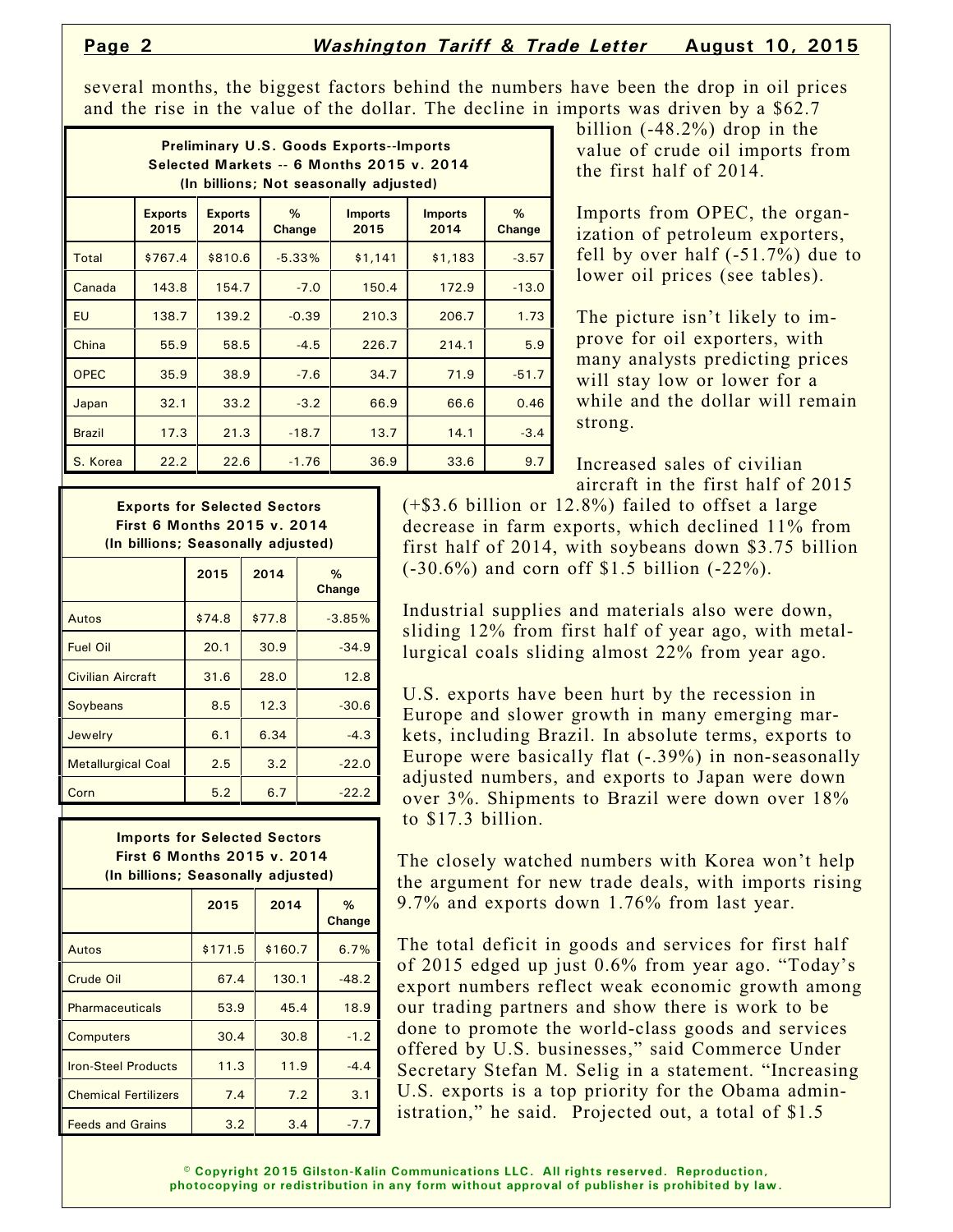trillion in exports in 2015 would mean President Obama's National Export Initiative announced in 2010 would fall about 50% short of its goal. No matter, Commerce is putting a positive spin on the numbers, citing record-high exports in 2014. "Through NEI/NEXT we are building on the success of the National Export Initiative announced by President Obama in 2010," the department noted.

The monthly numbers for June 2015 continued the trend of the past year. Merchandise exports in June fell 6.4% from a year ago to \$127.6 billion. Services exports gained 2.9% to \$61.0 billion from June 2014. Goods imports dipped 3.5% from June 2014 to \$189.2 billion, as services imports gained 3.47% to \$41.4 billion.

#### **Unsolved Issues Remain Unsolved at Maui TPP Talks**

In addition to the disappointment that trade ministers from the 12 countries negotiating a Trans-Pacific Partnership (TPP) couldn't reach a deal in Maui, Hawaii, July 31, there was also surprise that the same issues that stymied talks for two years were still the ones that blocked a final agreement. While the ministers were reluctant to identify which specific issues prevented a deal, it was widely acknowledged that they included trade in dairy, sugar, autos, other agriculture goods and patent protection for biological products.

In contrast to the failure of the Maui talks, the European Union (EU) announced Aug. 4 that it has reached "in principle" a free trade agreement with Vietnam. Under that accord, Hanoi would eliminate tariffs on imports from Europe over an extended time and also liberalize trade in financial services, telecommunications, transport, and postal and courier services, according to the EU.

According to diplomats, a deal on dairy would have required all participants to have made simultaneous concessions. Countries that would open their dairy markets needed assurance that other countries would open theirs to allow dairy industries to use exports to make up for lost domestic markets. For New Zealand, dairy, its most important export, was the crucial issue, if not the only one, in the negotiations and it didn't get what it wanted in Maui, especially from Canada and Japan (see **WTTL**, Aug. 3, page 6).

Dairy became more complicated Aug. 2 with Canadian Prime Minister Stephen Harper's call for national elections Oct. 19. Canadian press reports suggest Harper has become increasingly unpopular, making a dairy deal before the elections questionable.

Rules of origin for autos also became a sticking point, as the U.S. and Mexico wanted to limit the ability of Japanese autos to use parts from non-TPP countries, especially Thailand. At the end of the meeting there was also no sign that Tokyo had satisfied U.S. demands for opening the Japanese auto market. "We believe that there has been major progress made," Japanese Economic Policy Minister Akira Amari told reporters at a closing press conference. "I believe all the problems will be solved," he asserted.

Mexican Commerce Secretary Ildefonso Guajardo Villarreal was more forthcoming about Mexico's demands. "I am sure you are aware that the auto industry in Mexico is the seventh largest producer in the world and the fourth largest exporter," he told reporters. "So obviously Mexico has a deep interest in autos. So probably what you can accuse me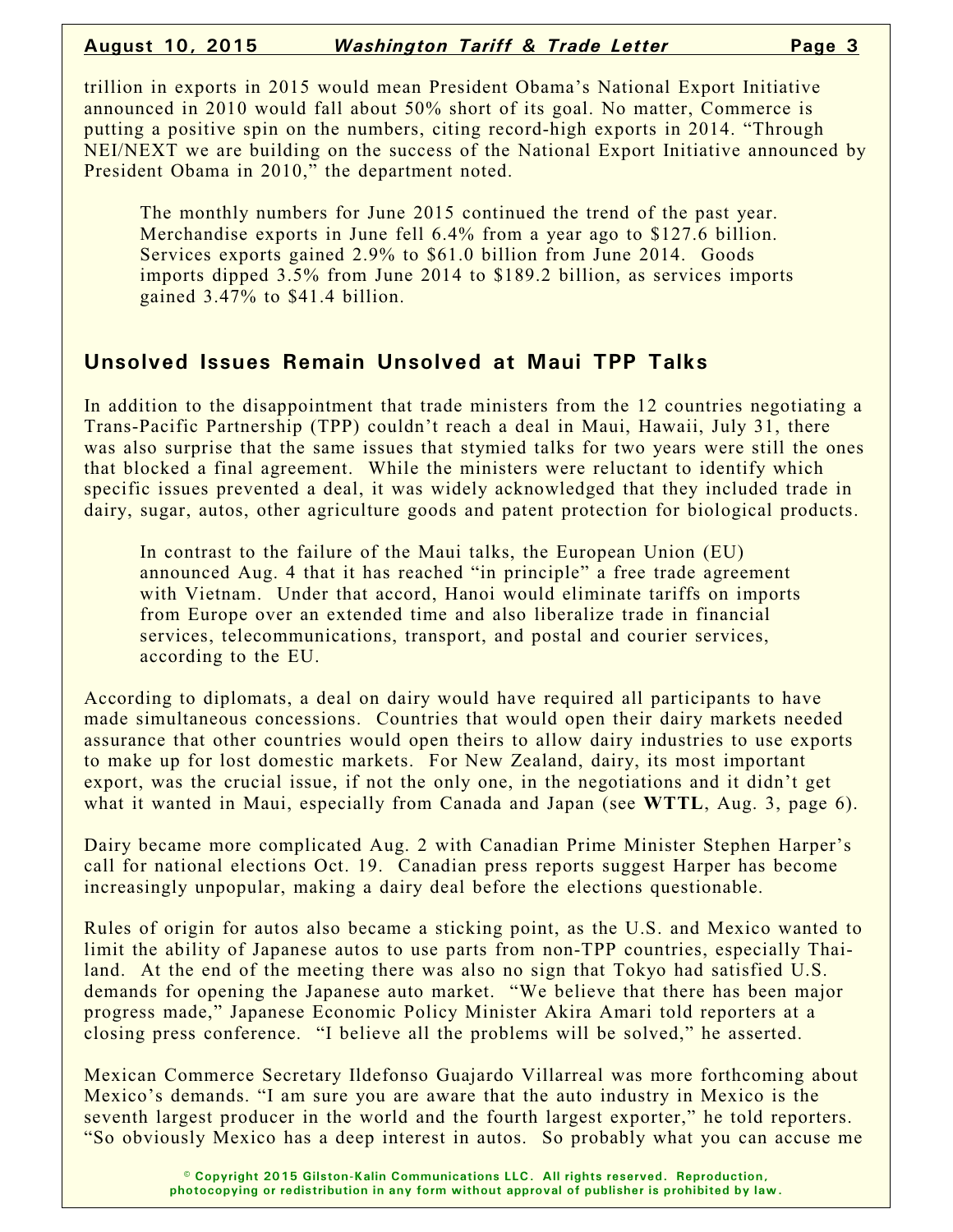of is putting myself to the front to push the interests of my country," he added. The U.S. offer on opening the sugar market apparently failed to satisfy Australia.

It was ironic that sugar became a stumbling block in Hawaii, whose history in the last 150 years has been tied to U.S. sugar tariffs. The U.S. entered a reciprocal free trade agreement with the Kingdom of Hawaii in 1875, giving the islands duty-free access to the U.S. market for raw sugar.

When the McKinley Tariff in 1890 eliminated that tariff and replaced it with a subsidy for U.S. sugar growers, America sugar planters in Hawaii lost their preferences in the U.S. market. In response, some historians claim they instigated the overthrow of the monarchy in 1884 and pushed for the U.S. to annex the islands so they could get the subsidies as well. The U.S. annexed Hawaii in 1897, three years after the Wilson Tariff restored high tariffs on sugar under pressure from the so-called "Sugar Trust."

Meanwhile, the EU-Vietnam FTA includes promises by Hanoi to adopt core labor standards and International Labor Organization conventions, support the conservation and sustainable management of natural resources and agreed to government procurement rules in line with the WTO Government Procurement Agreement (GPA), an EU press release said. Vietnam also agreed to "improve the protection in Vietnam of Geographical Indications (GIs) representing EU flagship agricultural products, such as Champagne, Parmigiano Reggiano cheese, Rioja wine, Roquefort cheese and Scotch Whisky," it said.

### **Failure of TPP Talks Hailed as Success**

Rarely has the failure of negotiators to reach an agreement garnered so much praise as the failure of trade ministers from 12 countries to conclude a deal July 31 after a week of talks in Maui, Hawaii, on a Trans-Pacific Partnership (TPP). Both supporters and opponents of an accord appeared to have had their fingers on the "send" button to issue press releases the moment U.S. Trade Representative (USTR) Michael Froman announced "significant progress" in the talks but no gold ring (see **WTTL**, Aug. 3, page 6).

Interest groups and members of Congress following the negotiations probably had two different versions of their press releases ready to issue: one praising success and one praising failure. TPP supporters praised the unidentified progress that ministers made; opponents praised the decision not to agree on a bad deal.

"While our trade negotiators were able to make significant progress this week, it is important that the United States stood firm to ensure America secures the best deal from our international trading partners," said Senate Finance Committee Chairman Orrin Hatch (R-Utah) in a statement. He said he was "deeply concerned with some of the positions taken by our counterparts in these talks." Finance Ranking Member Ron Wyden (D-Ore.) said he was "pleased that President Obama and Ambassador Froman are taking the time necessary to get this agreement done right. He said TPP is too consequential "to prematurely conclude the negotiations of this potential agreement without the best deal possible for the United States."

"We are encouraged by the progress made during this round of TPP negotiations, and we urge negotiators to continue working together to achieve a comprehensive and high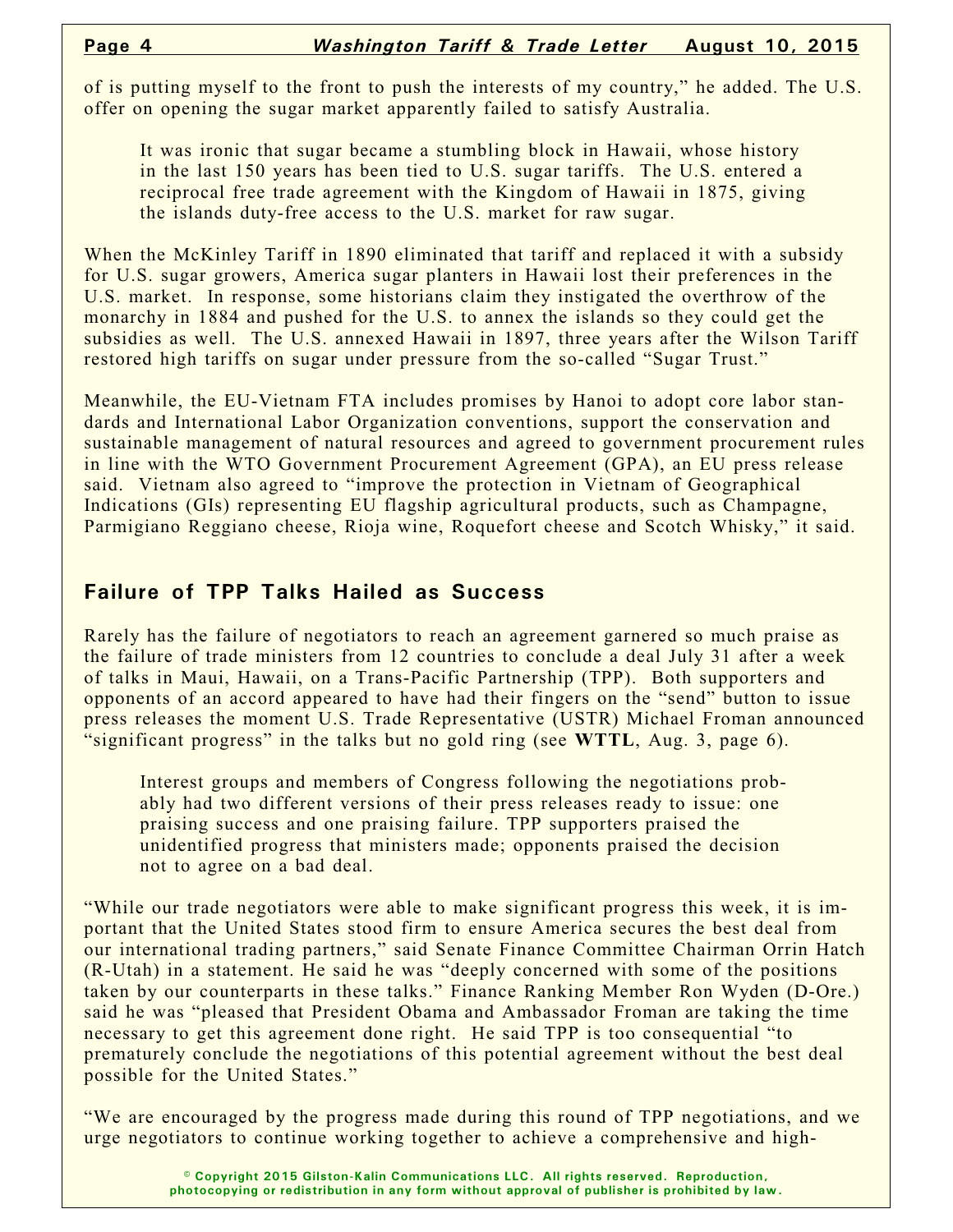quality agreement as soon as possible," said Tom Linebarger, chairman and chief executive officer of Cummins Inc. and chair of the Business Roundtable International Engagement Committee in a statement.

"While we are disappointed that a final, comprehensive and high-standard TPP could not be reached this week, we are hopeful this latest round of talks has identified areas of further agreement and that plans are under-way to overcome roadblocks that will allow the TPP parties to finalize the strongest possible agreement in the near future," said a statement from National Association of Manufacturers Vice President of International Economic Affairs Linda Dempsey.

Calman Cohen, president of the Emergency Committee for American Trade, issued a statement saying his organization "welcomes the progress made at the TPP Ministerial." The Sweetener Users Association said they "welcome news that negotiators have made progress to advance the TPP talks, and as they continue working, we urge U.S. negotiators to grant expanded market access for sugar imports from Australia and Canada."

TPP critics were glad no deal was reached. "The road to completing the climate-damaging Trans-Pacific Partnership continues to be a perilous one," said Sierra Club Executive Director Michael Brune in a statement. Rep. Lloyd Doggett (D-Texas), a TPP opponent, raised concerns about the environment chapter in a potential accord.

"A buried treasure map shouldn't be required to locate the terms of the environmental chapter," he said in a statement. "Giant waves of corporate influence were hitting the beaches in Maui this week to ensure that no Trans-Pacific Partnership deal was sealed without protection for big Pharma, big Tobacco, and big Sugar. Nor could the most seasoned beachcomber find any sign of interest there in protecting workers or stopping human trafficking," he said.

# **Senators Join Opposition to ITAR Definitions Proposal**

A group of 28 Republican senators have joined some 12,000 gun owners in opposing the DDTC's proposed definition of "public domain" in rules aimed at harmonizing definitions in the International Traffic in Arms Regulations (ITAR) with those in the Export Administration Regulations (EAR). In an Aug. 3 letter to Secretary of State John Kerry and to DDTC, the lawmakers raised "strong concerns" about the implications of the proposed changes to First and Second Amendment rights (see **WTTL**, July 27, page 2).

"We urge the State Department to modify or delay these misguided changes to the ITAR in order to ensure they do not violate the First and Second Amendment or until commonly owned firearms and ammunition are not adversely impacted," the letter said. Signers include Sens. Jim Inhofe (Okla.), Orrin Hatch (Utah) and John Cornyn (Texas).

"Conceivably, these new definitions could include information such as how to legally modify or assemble a generally available firearm, such as a hunting rifle or a selfdefense handgun, or information on the development of new loading information for existing firearm ammunition. These types of activities are part and parcel of how many Americans exercise their Second Amendment rights," they wrote. Separately, in

> **© Copyright 2015 Gilston-Kalin Communications LLC. All rights reserved. Reproduction, photocopying or redistribution in any form without approval of publisher is prohibited by law.**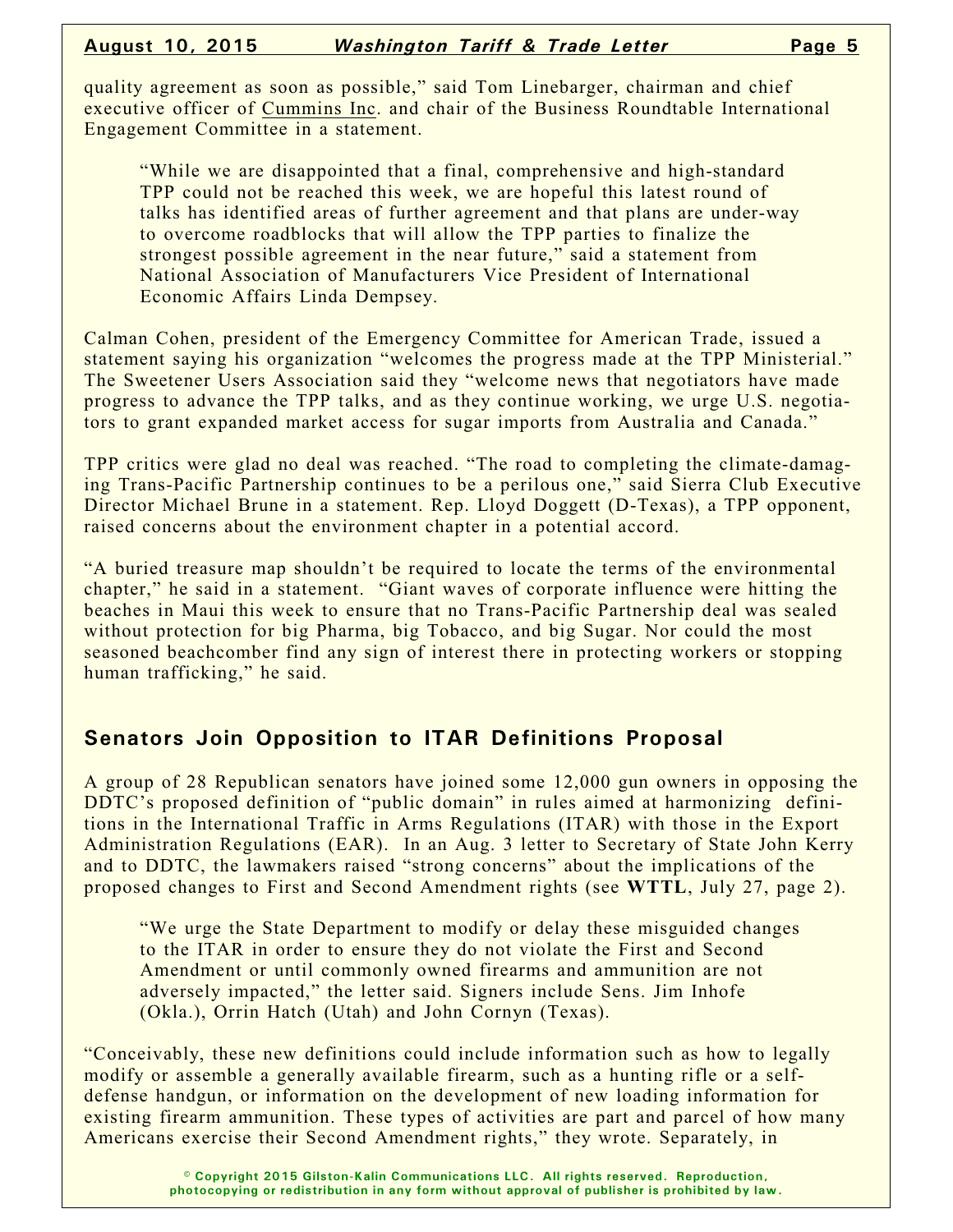comments filed with DDTC on the proposed definition, the National Shooting Sports Foundation (NSSF), the trade association representing the firearms, hunting and sports shooting industry, filed more measured comments than the heated ones those sent in by many gun owners. NSSF urged DDTC to delay the application of the public domain rule to items in U.S. Munitions List (USML) categories I (firearms) and III (ammunition) or at least provide an exemption for these items.

"NSSF is concerned that the proposed public domain definition within ITAR Section 120.11 constitutes a prior restraint on protected speech and forms of expression. In particular, this concern is greatly increased because the prior restraint within proposed ITAR Section 120.11 does not possess constitutionally recognized procedural safeguards under the First Amendment," the association wrote in its comments.

The angry comments from gun owners were spurred in part by an ongoing lawsuit nonprofit groups Defense Distributed and Second Amendment Foundation filed in May in Austin, Texas, U.S. District Court against Kerry and DDTC, among others.

The plaintiffs claim they are "entitled to declaratory and injunctive relief barring any further application of this prior restraint scheme, and to recover money damages to compensate for the harm such application has already caused," the complaint noted. In May 2013, State's Department of Defense Trade Controls Compliance (DTCC) asked Defense Distributed to pull gun blueprints off its website, saying it could violate the Arms Export Control Act. DTCC requested that it submit a commodity jurisdiction request.

### **BIS Wants to Accept Canadian Certificates for Shotgun Exports**

BIS intends to eliminate the licensing of exports of shotguns to Canada when the Canadian government has issued an import certificate to the U.S. exporter, BIS Assistant Secretary Kevin Wolf told a National Shooting Sports Foundation (NSSF) conference in Washington Aug. 4. BIS may propose the change in late August or September, he said.

Because the U.S. is a signatory to the Organization of American States (OAS) Firearms Convention, it is obligated to require export licenses for firearms exports to Western Hemisphere countries, including Canada. At the same time, however, shotguns can be exported to NATO countries and close allies without a license.

"As a result of implementing the firearms convention, there was a strange quirk. We couldn't use our existing license exceptions to export these shotguns without a license to Canada but you could ship the same thing to the UK or one of the other ally countries," Wolf explained. "So we are working through the Commerce system and hope to propose something in August or September," he said. The change would only apply to Canada and only to shotguns and probably shotgun shells, he added. The move could eliminate some 600 licenses that BIS handles annually for shotguns going to Canada.

"What we are basically going to say, in order to satisfy the U.S. obligations under the firearms convention, is we will accept the import certificate that the Canadian government issues, that is a requirement now, as the authorization. So you won't need to come in separately to the Commerce Department," Wolf told the NSSF meeting. "It will